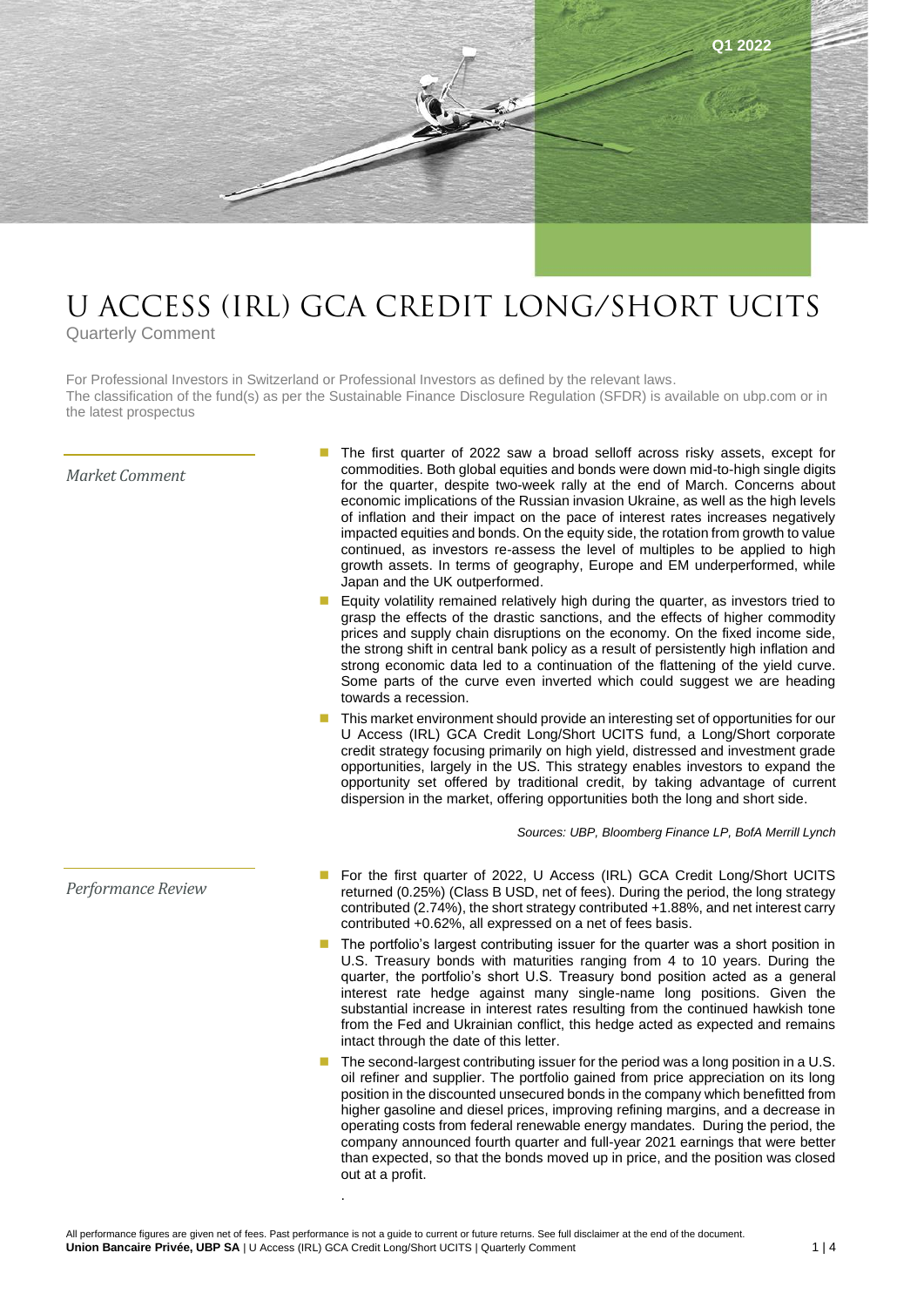

- The third-largest contributing issuer for the period was a short position in a diet and weight management services company. The portfolio's short position in the bonds of the company benefited from the declining trend in the company's membership subscriptions and the public movement away from dieting during the pandemic, as well as a downgrade in credit ratings from Moody's and S&P, and a series of downgrades and decreases in price targets for the company's equity. During the period, the company announced fourth quarter earnings in which revenue missed expectations for the third straight quarter, and its first quarter 2022 and full-year 2022 financial outlooks were below expectations. The investment team continues to believe that the downward trend of the company's membership will continue and has kept this short position intact through the date of this letter.
- On the negative side, the portfolio's largest detracting issuer for the quarter was a long position in a cable and telecommunications service provider. Despite the company reporting quarterly earnings broadly in line with expectations, the long position declined in price due in part to the continued market sell-off, particularly within the technology, media, and telecommunications sector, and rising interest rates during the period. Additionally, the company announced full-year 2022 guidance during the period which highlighted the company's further investment of free cash flow into its broadband network, which along with growing competition has led to a series of analyst downgrades and decreases in price targets across the cable industry. The investment team's view on this long position remains unchanged as the underlying fundamentals for broadband growth in the long term should continue and, as such, this long position remains intact through the date of this letter.
- The second-largest detracting issuer for the period was a long position in a data management company that provides data backup and recovery solutions. This long position declined in price during the period after the company reported disappointing quarterly results, highlighted by a decrease in revenues (after having reported strong earnings results for the three quarters prior), and also provided detail on the costs and challenges of its strategic repositioning from legacy data centers to a public cloud and subscription-based revenue model. The investment team believed that this strategic repositioning would cause further downside in the bonds and closed out the position at a loss during the period.
- The third-largest detracting issuer for the period was a long position in a managed care and specialty healthcare services company focused on under-insured and uninsured individuals. Although the company announced solid quarterly earnings results during the period, the long position in the bonds declined in price due in part to the sharp rise in interest rates during the period, although this loss was somewhat offset by gains on the Treasury bond shorts noted above. The investment team's view on this long position remains unchanged, as the underlying fundamentals of the business remain strong and the company appears to be on track to investment grade credit ratings from both ratings agencies. As such, this long position remains intact through the date of this letter.
- Given the period's significant rise in U.S. interest rates and ongoing volatility in commodity and equity prices (amid the continued hawkish tone from the Fed and Ukrainian conflict), long exposure in the portfolio was reduced while short exposure in various portfolio hedges was increased. The high yield market, as measured by the ICE BofAML US Cash Pay High Yield Index, had a negative return for the quarter of (4.5%) as high yield bond spreads widened by 27 basis points, the yield on the ten-year U.S. Treasury increased by 83 basis points and the yield on the five-year U.S. Treasury increased by 120 basis points. Gross exposures at the end of January, February, and March 2022 measured +121%, +104%, and +116%, respectively, while net exposures at the same periods measured +33%, +30%, and +20%, respectively.

## *Portfolio Activity*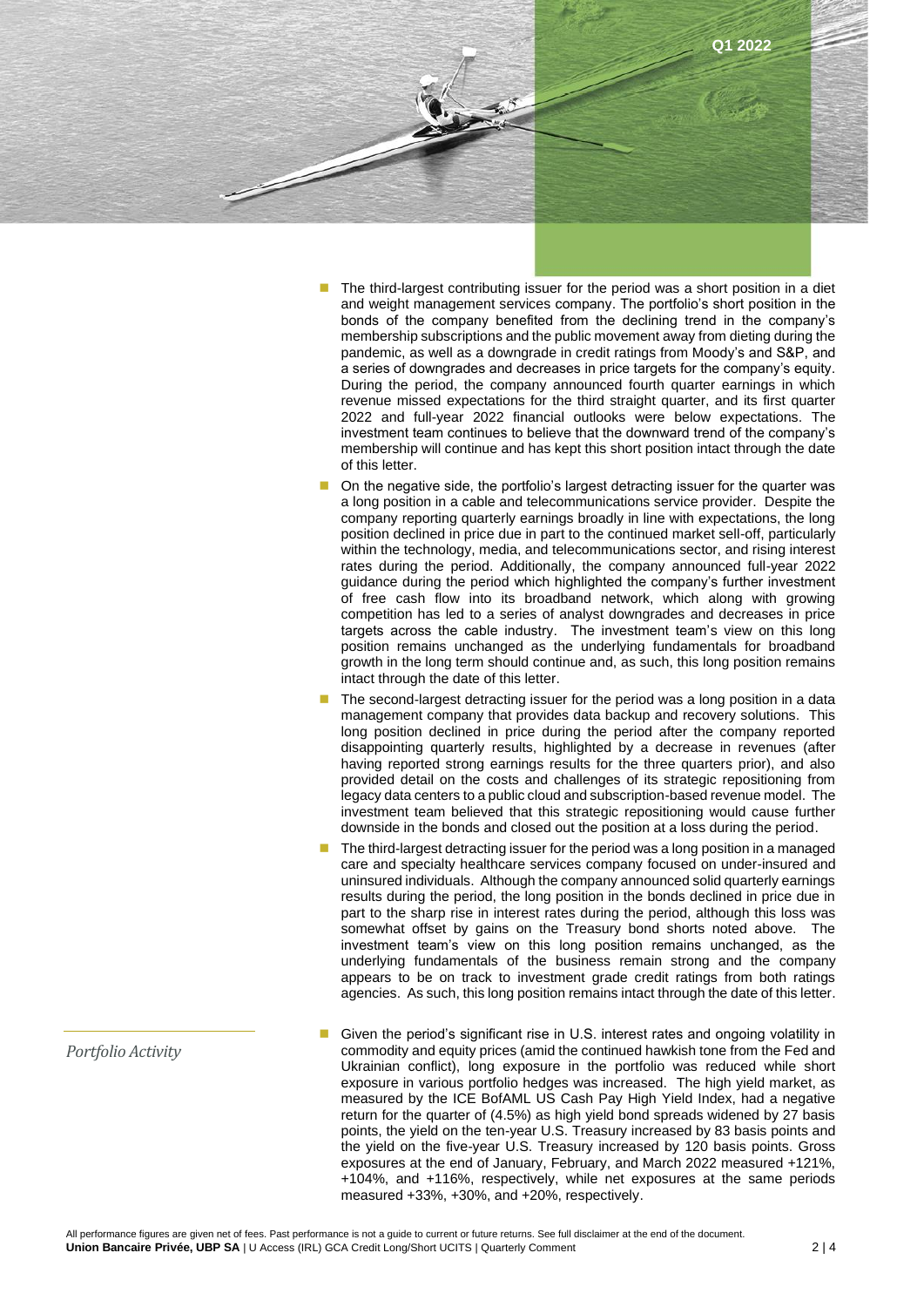

- At a more granular level, the long portfolio activity included reducing positions in the Information Technology and Cable/Wireless Video sectors among others and adding more relative value positions within the Gaming/Leisure and Retail sectors among others, as well as higher coupon, shorter-duration bonds that are likely candidates for refinancing at a premium to their call prices within the Energy, Healthcare, and Gaming/Leisure sectors among others.
- At the overall portfolio level, the exposures at the end of March 2022 were +116% gross and +20% net (as mentioned above), with +68% long exposure and -48% short exposure.
- The largest long sector exposures at the end of the quarter were (in order) Energy, Gaming/Leisure, Healthcare, Cable/Wireless Video, and Information Technology.
- The largest short sector exposures at the end of the quarter were (in order) Other (risk mitigants), Energy, Healthcare, Gaming/Leisure, and Information Technology.

*Outlook*

- Near-term market challenges remain, with central banks maintaining a more hawkish view, the continuing Ukrainian conflict, continued interest rate volatility, high inflation, and somewhat rich valuations. With rising Treasury yields, sharply higher inflation, and supply chain issues, the investment team has many reasons to remain cautious on fixed-rate corporate bonds. That said, with low default rates and credit agency rating upgrades on the rise, there is some fundamental justification for the current level of credit spreads, and the recently higher absolute yield levels appear to be more attractive to certain yield-oriented investors.
- In this environment, the investment team still foresees opportunity on both the long and short sides of the portfolio due to the dispersion which often occurs within corporate credit markets in uncertain interest rate environments. On the long side, the investment team continues to find select opportunities in shortdated refinancing plays of high-coupon debt, while deemphasizing longerduration longs due to their greater interest rate sensitivity. On the short side, in addition to certain macro shorts, the investment team continues to seek opportunities in deteriorating companies and in those issuers that have too much priced-in confidence in their ability to pass through rising costs. With rising commodity and transportation costs, labor shortages, and supply chain disruptions, certain highly leveraged companies will likely struggle to meet investor expectations, setting the stage for continued positive attribution from the short side of the portfolio.